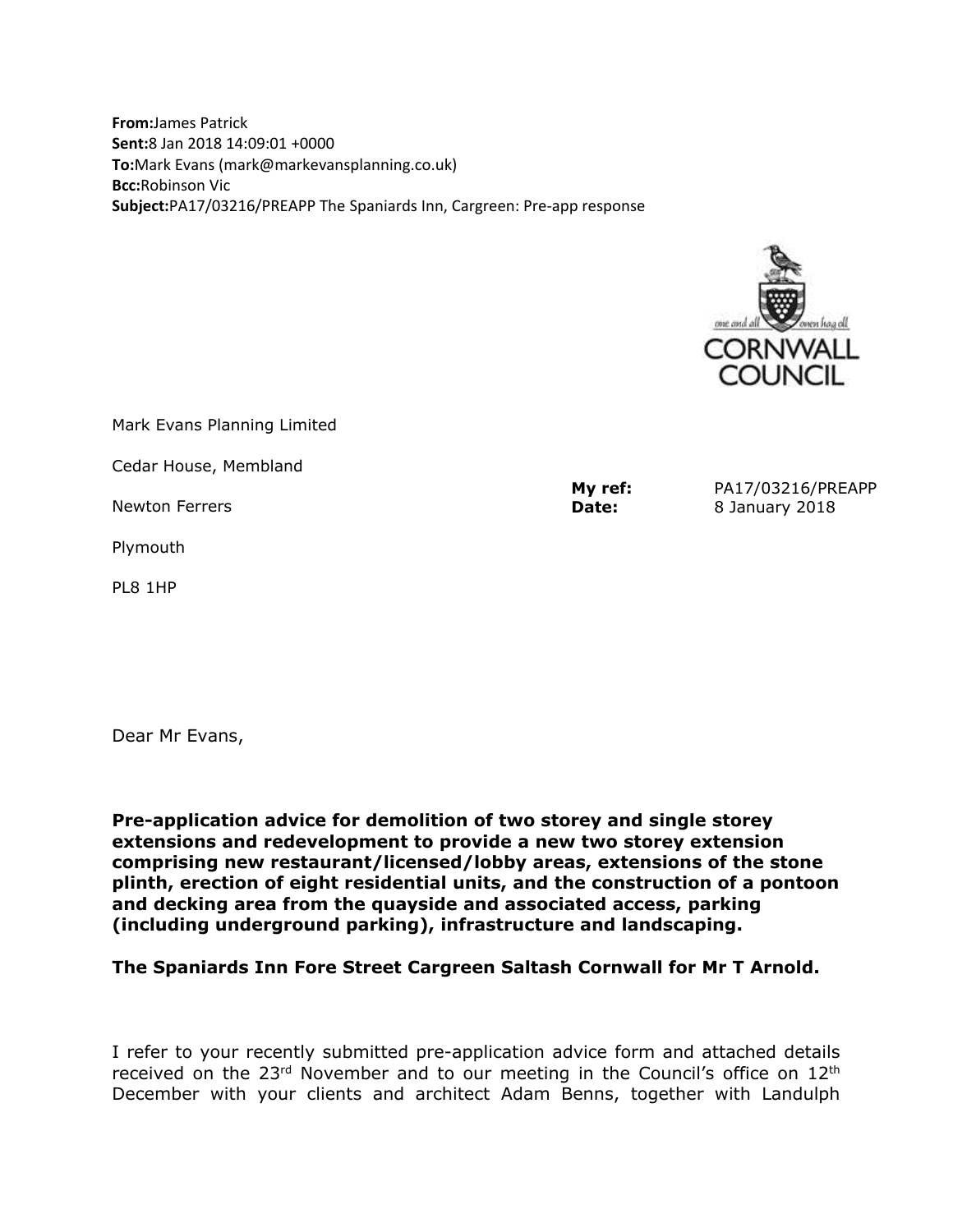Parish Council chair Martin Worth and Heritage Officer Victoria Robinson regarding the potential for the above proposal. I am familiar with the site, and I have undertaken a review of the site planning history and planning policy context and additionally discussed the matter with senior colleagues. Accordingly I can now advise you as follows.

# **Site Planning History**

Over the years the site has been the subject of a number of planning enquiries and applications, with applications for broadly similar schemes having been refused in 2003, 2010, 2012 (dismissed at appeal in 2013), and most recently in 2016 (PA16/02479). As the documents submitted as part of the current planning enquiry relate to modifications of the 2016 scheme, it is considered that the most appropriate response here is to assess whether the draft modifications as submitted successfully address the 5 reasons for refusal. So, taking them in reverse order:

## **Reason 5: s106 agreement**

*In the absence of a completed s106 legal agreement, the proposed development would fail to make adequate provision to mitigate its impact on community infrastructure and services. As such the proposal conflicts with paragraphs 9, 50 and 72 of the National Planning Policy Framework 2012 and saved policies CO1 and HO11 of the Caradon Local Plan First Alteration 2007 - the latter insofar as it accords with the order of the Court of Appeal dated 13 May 2016, which gave legal effect to the policy set out in the Written Ministerial Statement of 28 November 2014, and also the subsequent amendment of the National Planning Practice Guidance at Paragraph: 031 Reference ID: 23b-031-20160519.*

As we discussed, this was a 'technical' refusal reason, as your clients had indicated and now indicate their willingness to enter into a legal agreement to secure community contributions. Although this reason therefore seems surmountable, clarification is given below as to what would be likely to be needed to secure an acceptable legal agreement in this regard: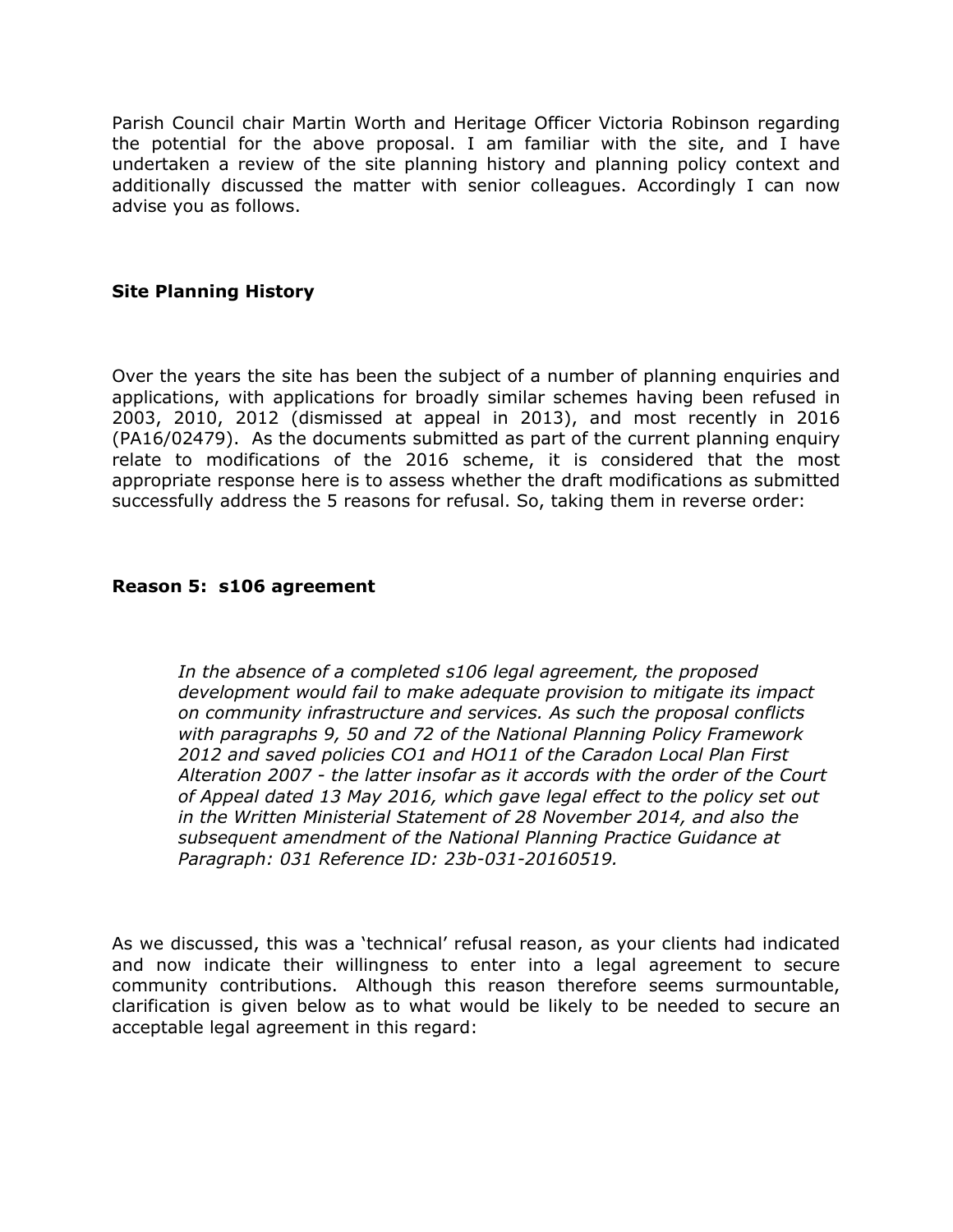Affordable housing

The affordable housing team CONDITIONALLY SUPPORT the proposal subject to securing a commuted sum of £68,400.

Relevant Policy Position:

Development Management has confirmed the relevant policy position;

a) Our comments are in conformity with the NPPF ref paragraph 55.

b) We have considered these proposals in relation to policy 8 of the emerging local plan

2010-2030

c) Comments are made in-line with the Affordable Housing Supplementary Planning

Document. The SPD (consultation draft) can be found at

[www.cornwall.gov.uk/affordablehousingsp](http://www.cornwall.gov.uk/affordablehousingspd)d

Review of proposal:

A response was provided in 2016 regarding this site, during which it was highlighted the

then recent changes to legislation regarding site thresholds for affordable housing.

Comments on this application are therefore consistent with that approach.

Housing Need Justification:

The housing needs evidence indicates a low level of housing need in Landulph with 2

households registered on Homechoice. The neighbouring town of Saltash however still has a very high housing need with Homechoice identifying 455 households in housing need. In light of the above, the Affordable Housing Team considers that it is still reasonable to require this development to contribute towards the delivery of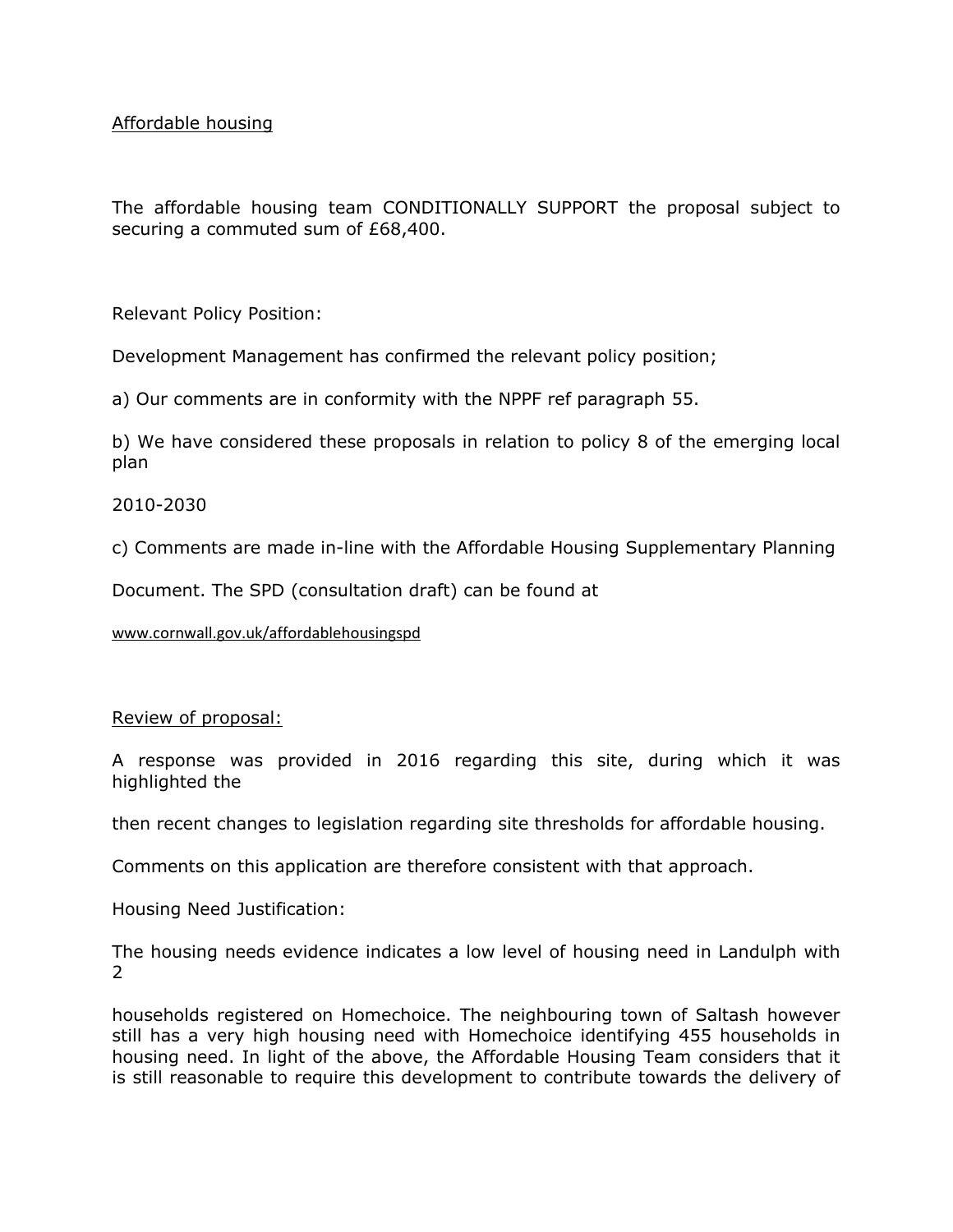affordable housing within the wider area, through the provision of an affordable housing off-site contribution.

### Detailed Requirements:

The level of contribution has been calculated using the Council's Single Dwelling Tariff of £57,000, and is calculated on the net gain of units in excess of 5-dwellings. Based upon an 8-unit development, this would equal 3 dwellings.

Landulph falls within value zone 2, which requires an affordable housing contribution of 40%. Taking this into account, 40% of the 3 dwellings should be provided as affordable housing, in the form of an off-site contribution. This is calculated using the council off-site contribution tariff as follows:

3 dwellings x 40% = 1.2 affordable dwellings. 1.2 x £57,000 (tariff) = £68,400

This includes the Council's enabling activity fee, which reflects the Council's resources required to enable affordable housing to be built on an alternative site.

In-line with the National Planning Practice Guidance issued in May 2016, 100% of the contribution will be required upon completion of the development.

A Section 106 obligation will be required to ensure that the affordable housing contribution is secured. Guidance on this can be obtained from the Affordable Housing Supplementary Planning Document and the Council's standard section 106 precedents.

### More Information:

Applicants should be referred to the Affordable Housing Supplementary Planning Document and the Council's standard section 106 precedents for detailed guidance.

Dale Webb – Principal Development Officer

Other community benefits:

Depending on the number of dwellings sought for the site it is possible that contributions will be sought towards the provision of other community benefits, as below.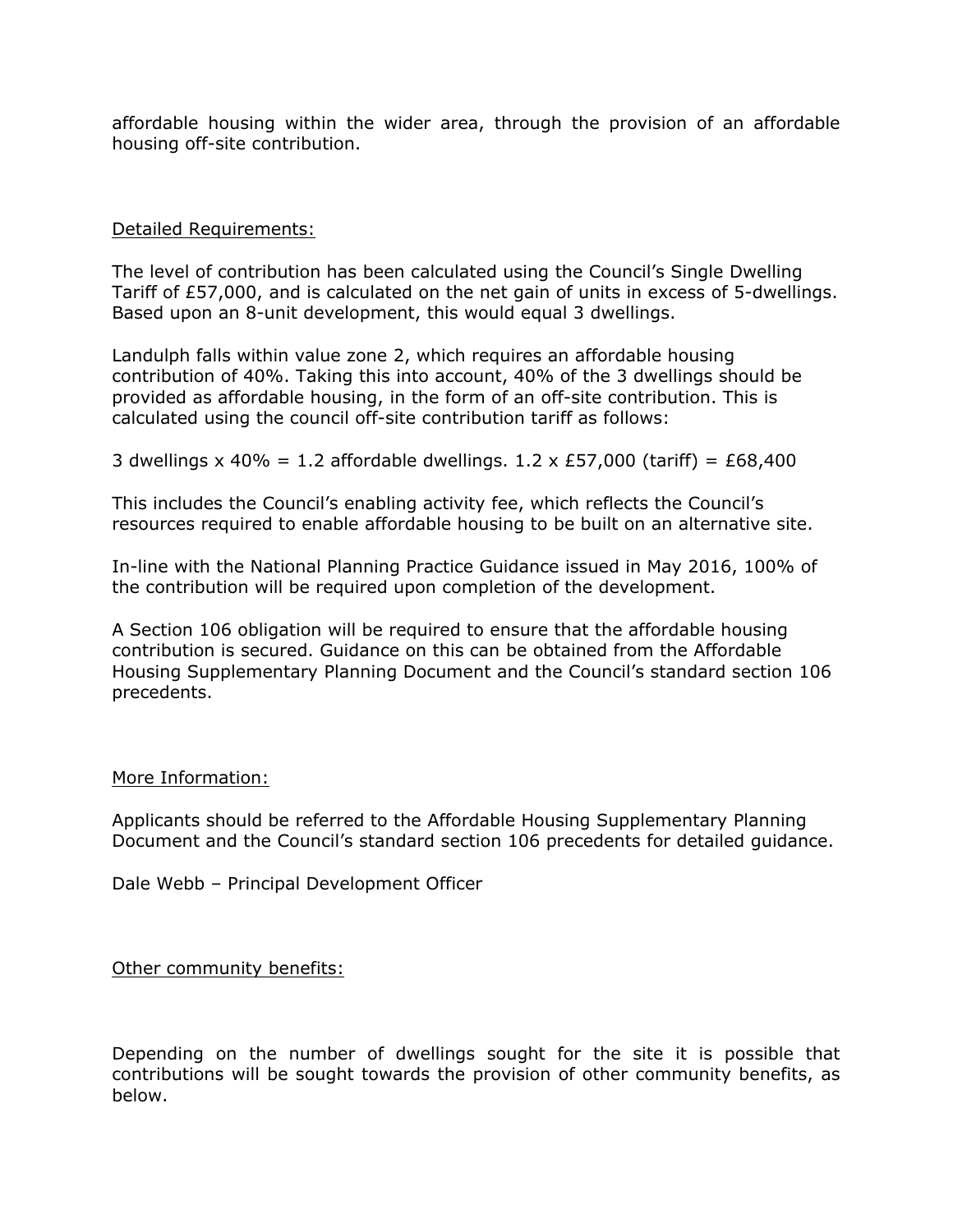## Public Open Space (POS)

Notwithstanding the proposed element of public open space to be provided as part of the proposal, there may be a requirement for off-site open space provision which would be secured via legal agreement. The scale and type of provision would need to be discussed with our Public Open Space Team and a good contact would be Stuart Wallace – Public Space Officer Tel: 01209 614097.

### Education

A contribution towards educational infrastructure is normally required on all open market of two bedrooms or more, this contribution is currently £2,736 per qualifying unit. I suggest you contact Barrie McIntosh bmcintosh@cornwall.gov.uk to ascertain whether / what is the nature of any deficiency in primary and secondary school capacity in the area. Furthermore, whether any identified deficiency can be satisfactorily addressed via a financial contribution to add additional capacity to existing facilities.

### Viability

Lastly, please note that if the full policy requirements for affordable housing, POS or education contributions are not offered it will be necessary for a bespoke development appraisal aka an Economic Viability Assessment (EVA) to be submitted. Further information on economic viability including a toolkit can be found on the Council's website.

### **Reason 4: Ecology**

*The pontoon, linkspan bridge and oversailing decking area would involve development within the Plymouth Sound & Estuaries Special Area of Conservation (SAC) and Tamar Estuaries Complex Special Protection Area*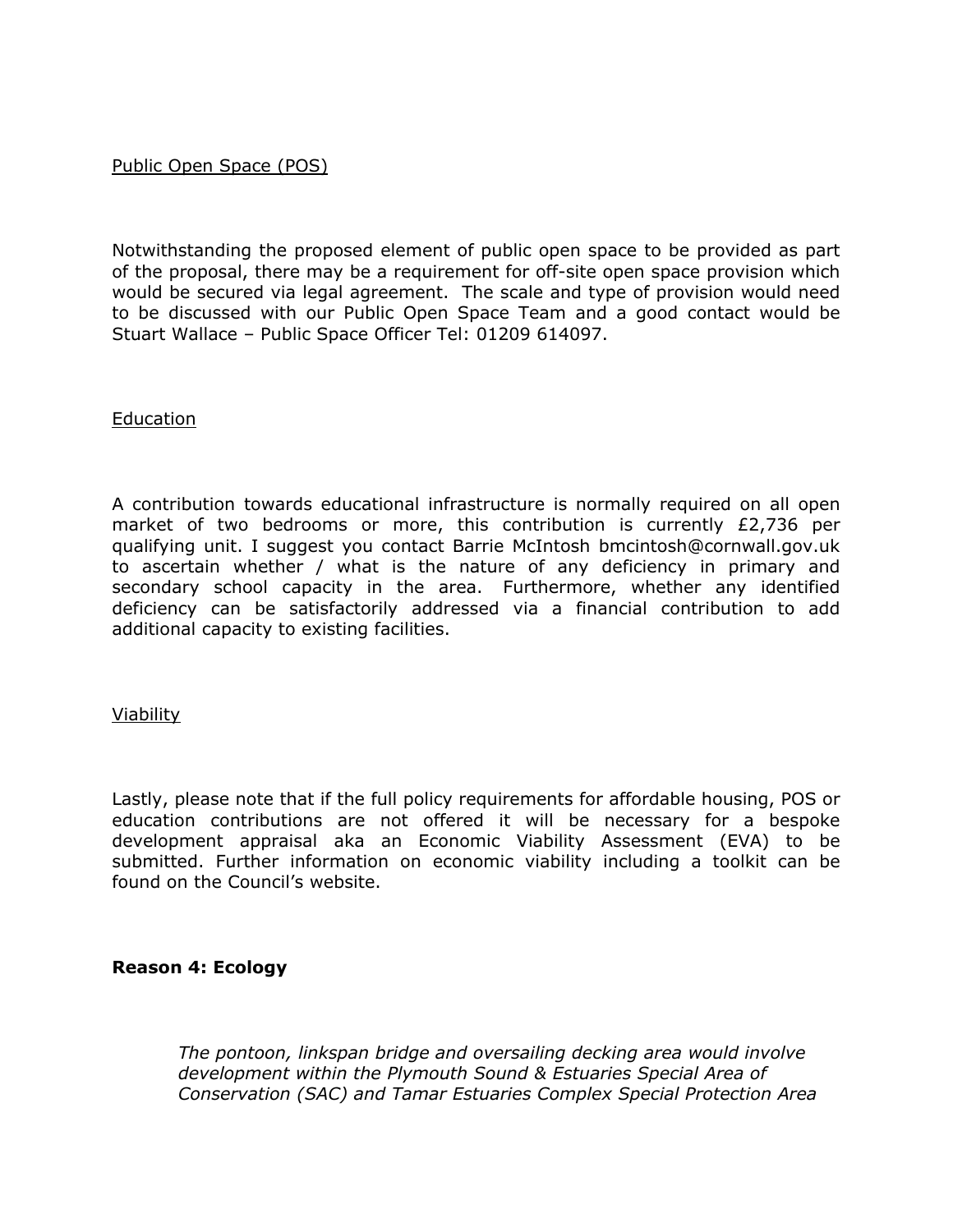(SPA). Although a shadow Habitat Regulations Assessment has been submitted for the proposal, it has not considered the potential impact of the proposal in combination with other developments locally. As such it is not possible for the Council as competent authority to conclude that the proposal would not have an adverse effect on biodiversity and that it would not adversely affect the integrity of the sites named above. It is not considered that there is an imperative over-riding public interest in this instance.

Accordingly the proposal conflicts with paragraphs 109 and 118 of the National Planning Policy 2012 and saved policies CL1, CL12, CL15 and CL16 of the Caradon Local Plan First Alteration 2007.

In this ecologically sensitive location, the Council has to be able to be certain that harm would not result from any development proposal. To this end I would advise that your client engages an ecologist familiar with the Habitat Regulations Assessment process.

I have been in touch with the Council's ecologist Natasha Collings-Costello, who has stated her willingness to being contacted direct on [ncollingscostello@cornwall.gov.](mailto:ncollingscostello@cornwall.gov.uk)u&hould your specialist have any particular queries.

In the light of the other concerns with the earlier scheme, this ecological aspect of the proposal was not pursued. However, it seems likely, that, as above, this reason too is surmountable.

Reason 3: Neighbour's amenity

It has not been demonstrated that noise and fumes from the venting units proposed to serve the pub/restaurant element of the proposal would not materially degrade the amenity of occupants of dwellings Kalyan, Prideaux Cottage and Kilna set close to the site's south-west boundary. In addition the bulk and close proximity of the proposal would have an unacceptably overbearing impact upon users of the garden areas of these three properties. Lastly, there would be a short intervening distance between the dwellings proposed for Plots D and E and the rear/north-east windows of No.12 Hodders Way. This unduly close proximity would materially degrade the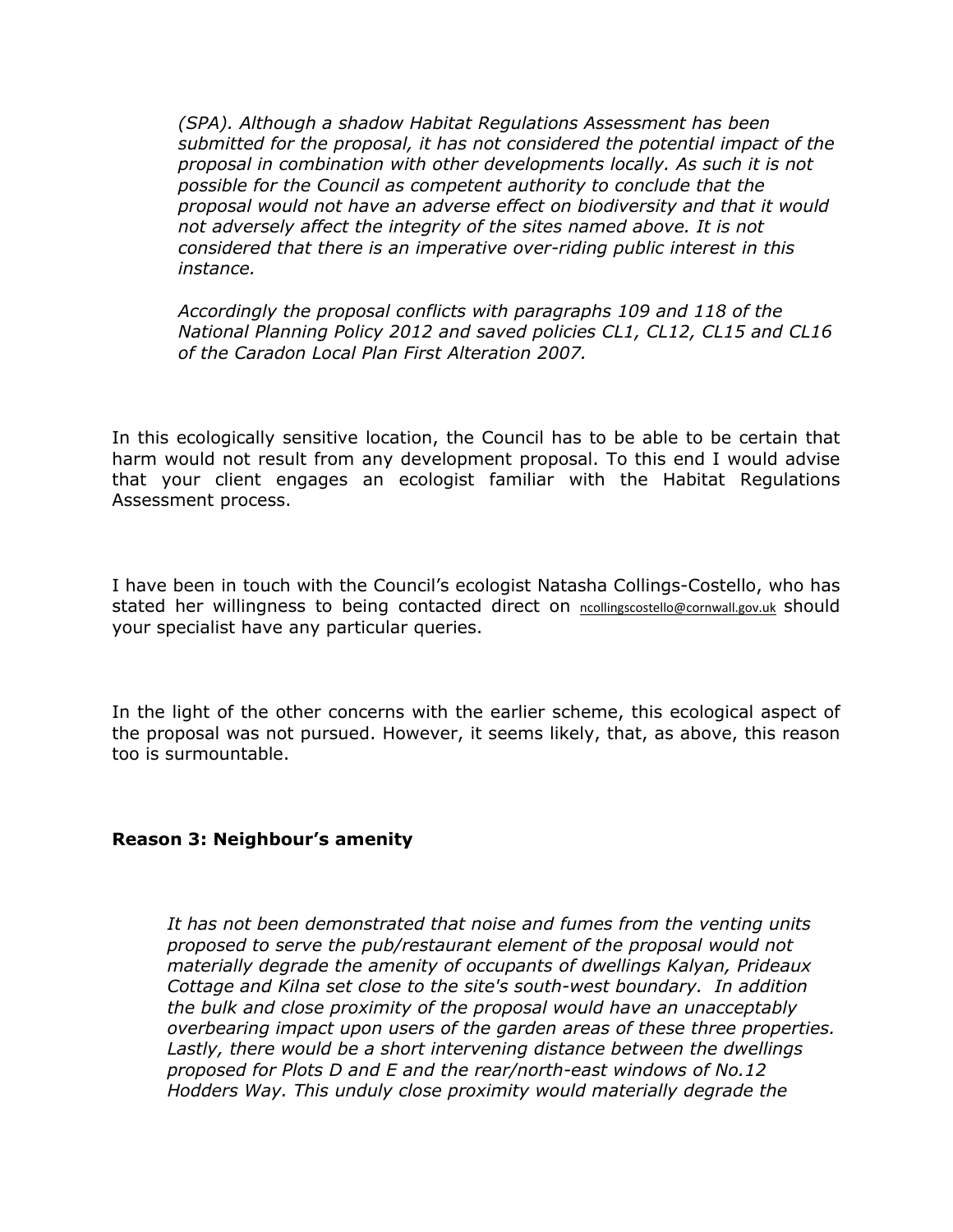privacy of occupants of both the existing and proposed dwellings. Accordingly the proposal conflicts with paragraphs 9 and 17 (bullet point 4) of the National Planning Policy 2012 and saved policy ALT2 of the Caradon Local Plan First Alteration 2007.

With the deletion of the northernmost element of the inland terrace  $-i.e.$  that opposite No.12 Hodders Way the issue that led to the final part of the above reason has now been overcome.

With regard to the impact upon occupants of Kalyan, Prideaux Cottage and Kilna, as detailed worked up drawings have not been supplied it is not possible at this time to be sure that any impact would be within acceptable limits. However it is appreciated that the ridge line of the rear extension of the pub has been dropped, which can be anticipated to go some ways towards lessening such harm.

Lastly, in 2016 details of likely noise and odour impacts from any mechanical venting system – and the exact locations of such vents - were not supplied. To overcome these issues I would advise that your clients take advantage of the Council's '[Environmental](http://www.cornwall.gov.uk/environment-and-planning/environmental-protection/environmental-health-technical-advice-for-planning-applicants/) [Health–](http://www.cornwall.gov.uk/environment-and-planning/environmental-protection/environmental-health-technical-advice-for-planning-applicants/) [Technica](http://www.cornwall.gov.uk/environment-and-planning/environmental-protection/environmental-health-technical-advice-for-planning-applicants/)l [Advice](http://www.cornwall.gov.uk/environment-and-planning/environmental-protection/environmental-health-technical-advice-for-planning-applicants/) [Fo](http://www.cornwall.gov.uk/environment-and-planning/environmental-protection/environmental-health-technical-advice-for-planning-applicants/)r [Planni](http://www.cornwall.gov.uk/environment-and-planning/environmental-protection/environmental-health-technical-advice-for-planning-applicants/)ng [applica](http://www.cornwall.gov.uk/environment-and-planning/environmental-protection/environmental-health-technical-advice-for-planning-applicants/) (**EH-TAP** service, details of which are available via the Council's website.

To conclude on this reason, again it does not seem insurmountable.

Reason 2: Flood Risk

This proposal seeks to locate dwellings in a location at the highest risk of flooding, without convincing justification as to why they cannot be located in a safer site elsewhere. As such the proposal conflicts with paragraphs 100 and 101 of the National Planning Policy 2012 and saved policy ALT4 of the Caradon Local Plan First Alteration 2007.

As you know from our meeting my concerns remain that it is difficult to see how a proposal for dwellings on the site might be considered to pass the sequential test.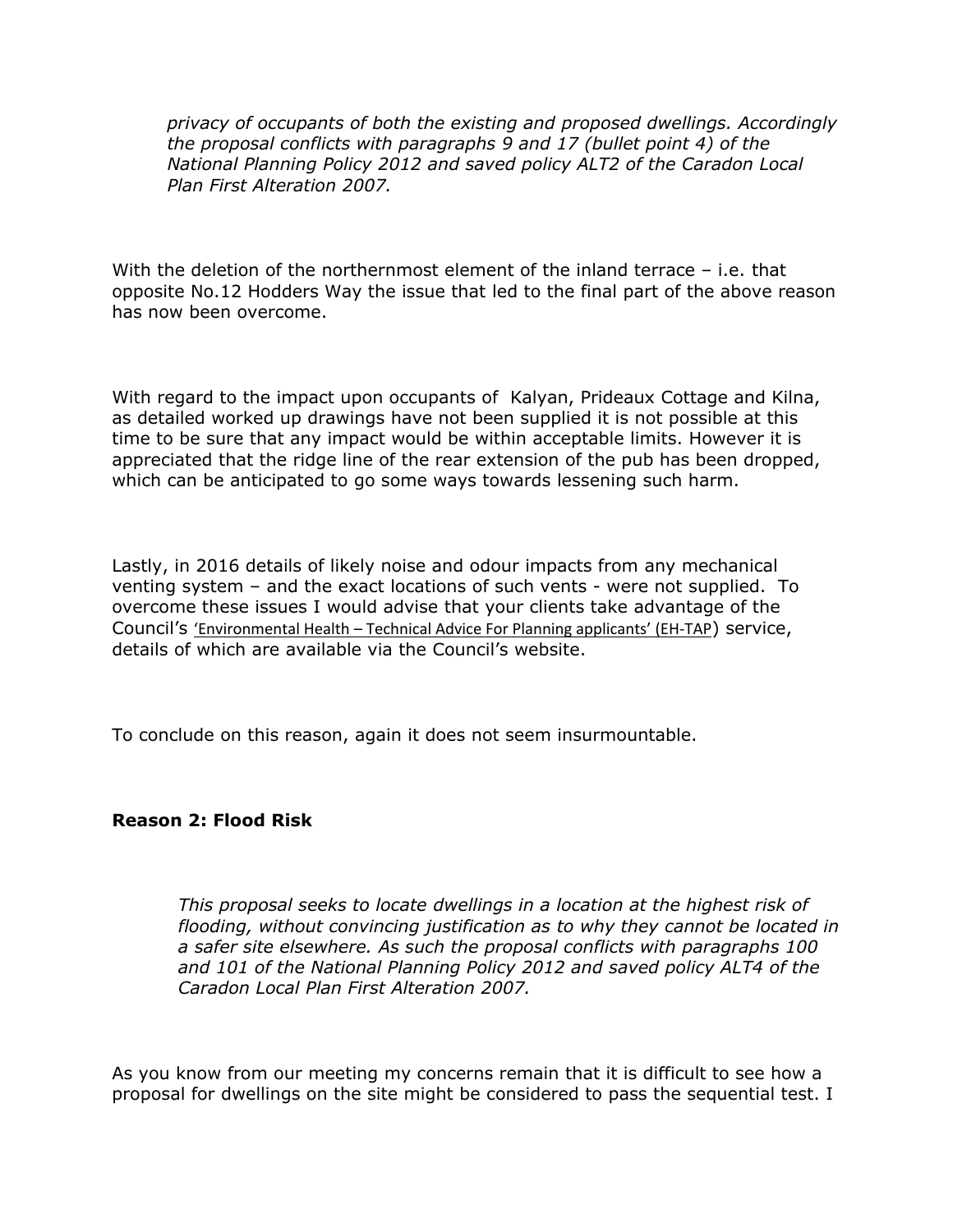say this particularly in the light of the emergent Landulph Neighbourhood Development Plan (NDP), a revised November 2017 version of which is available at <http://www.landulphplan.org.uk/>. Although not yet 'made', national guidance on the government's website, (the NPPG) makes it clear that the plan should be accorded 'increasing' weight. The NDP is clear that housing development is not preferred on the quay, but planned for elsewhere in the parish. In the light of this, it would appear difficult to argue that there are not other, preferable sites locally at a lesser risk of flooding that could not be developed in preference to the subject site. I understand from our meeting that you consider that it would be possible to generate a Flood Risk Assessment that asserts the contrary position, however my concerns on this matter remain and I do not see how this reason would be surmountable.

Reason 1: Visual Impact

The proposal, by reason of its height and massing, would appear unduly dominant in its sensitive setting and would fail to protect and enhance the character and appearance of the Cargreen Conservation Area and fail to protect the natural beauty of the landscape of the surrounding section of the Tamar Valley Area of Outstanding Natural Beauty. As such it conflicts with paragraphs 115, 131 and 137 of the National Planning Policy 2012, saved policies ALT2, CL6 and EV2 of the Caradon Local Plan First Alteration 2007 and advice within the Cornwall Design Guide 2013, particularly at section 4.9.

In my view the constraints on development presented by the site falling within both the designated Cargreen Conservation Area and Tamar Valley AONB have to date consistently been problematic for your clients' proposals for the site – and remain so now. Although with the latest iteration there has been some reduction in the amount of built form being sought for the site, the scale and massing remain harmfully disproportionate to the established scale and grain of the conservation area. Ultimately the (albeit reduced) proposal is too urban for what is a modest village, of tight grain, set within an Area of Outstanding Natural Beauty. Both this and the architect's 2016 schemes could have been considered good design for some alternative, un-similarly designated, more urban location: but not here.

To confirm then in my view the current proposal does not satisfactorily address this reason for refusal. This opinion is complemented by that of the Conservation Officer, as below.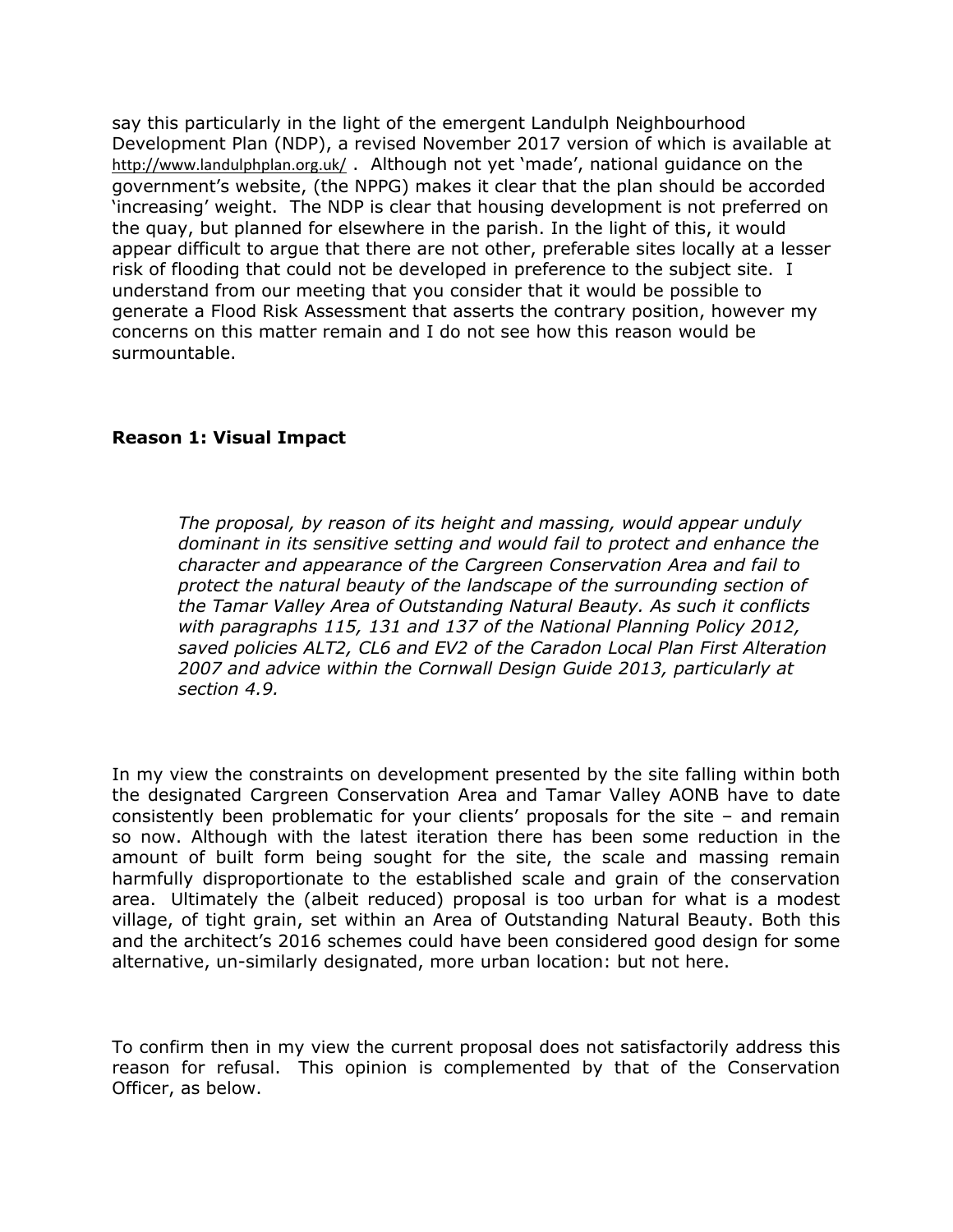Heritage lmpact

Further to our meeting on the 12<sup>th</sup> December we offer the following advice;

We provided some advice on this site previously through PA14/02696 where we commented on the design, based on the volume of development being put forward. HEP (Conservation) were not consulted on the previously refused application PA16/02479 but we have read the comments provided from Historic England are likely to have come to a very similar view vicariously, had we been consulted.

Cargreen is a very modest waterside settlement which is characterised by its linear form stepping down the road towards the waterfront. The  $18<sup>th</sup>$  and  $19<sup>th</sup>$  century historic buildings largely address the road frontage, rather than the river. The only buildings historically fronting the river were those relating to commercial practices, notably the manure works associated with the expansive market gardening which had established surrounding the settlement. There were 3 quays and a ferry crossing shown on the historic maps indicating much movement of goods and people historically. The historic buildings along Fore Street are typically 2 storeys with low eaves and small apertures, mostly terraced (the notable exceptions being an early 19th century double fronted property, modern property and pair of Edwardian villas set back from the road on the north side). The only gable fronted building is believed to be the former Baptist Chapel.

There has been some unsympathetic late 20<sup>th</sup> century development in the form of large detached properties in cul-de-sac form and some of this (Hodders Way and Cloake Place) is within the conservation area boundary. Presumably the boundary was drawn to take in the former burgage plots on the north side of Fore Street. Notwithstanding this, Cargreen retains its traditional village character and vernacular scale. The existing quay side is relatively free from development, aside from the surviving converted manure works and the pub extensions, although the historic maps do show a historic precedent of a linear building aligned alongside the river further along from the existing pub. This was probably a commercial/industrial building, sited to take advantage of easy access to the river.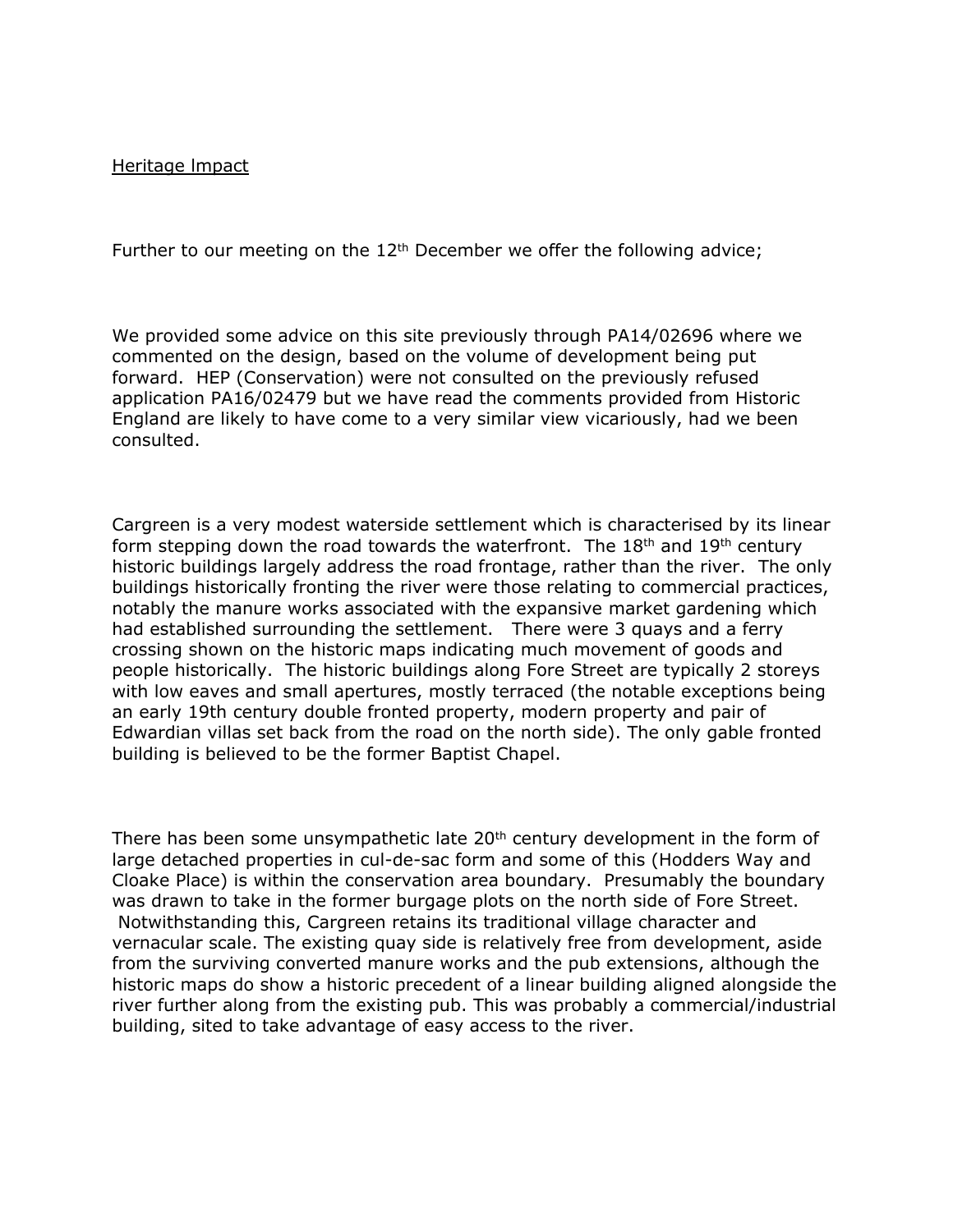The Cargreen Conservation Area was designated in 1979 but doesn't benefit from a character statement or conservation area character appraisal and management plan. We expect that if such has piece of work was done that the Crooked Spaniards would be identified as a non-designated heritage asset and also as a building at risk and opportunity site.

We note that the recently refused scheme was not accompanied by a heritage statement. Any revised application will require a Heritage Statement and Heritage Impact Assessment (the former would usually be used to inform and shape the proposed development). The heritage statement should contain a statement of significance, which identifies the affected heritage assets and gives a summary of their heritage significance (significance being the sum of its historic, architectural, archaeological/evidential and artistic interest), including the contribution the assets setting makes it its significance, and a heritage impact assessment, which demonstrates how significance would be affected by specific proposals, whether positively or negatively, whether and how great any harm might be, and what measures will be taken to mitigate (avoid, reduce or offset) any harm. The HIA should address direct and indirect impacts, the indirect impacts include views from in and around the settlement and from wider views from and across from the river.

The following Historic England guidance is relevant;

Seeing the history in the view;

[https://historicengland.org.uk/images-books/publications/seeing-history-vi](https://historicengland.org.uk/images-books/publications/seeing-history-view/)ew/

The setting of Heritage Assets – Historic Environment Good Practice Advice in Planning: 3

[http://historicengland.org.uk/images-books/publications/gpa3-setting-of-heritage-ass](http://historicengland.org.uk/images-books/publications/gpa3-setting-of-heritage-assets/)ets/

Heritage statements will often need to be informed by (usually professional) individuals with relevant expertise. The analysis should draw from the guidance and methodology contained in the guidance highlighted above.

We note the revised footprint and height outline shown on sketch 3246/SK50. The reduction in massing and attempt to provide greater breakages in the linear form of development is welcomed, however, we do question whether this would be enough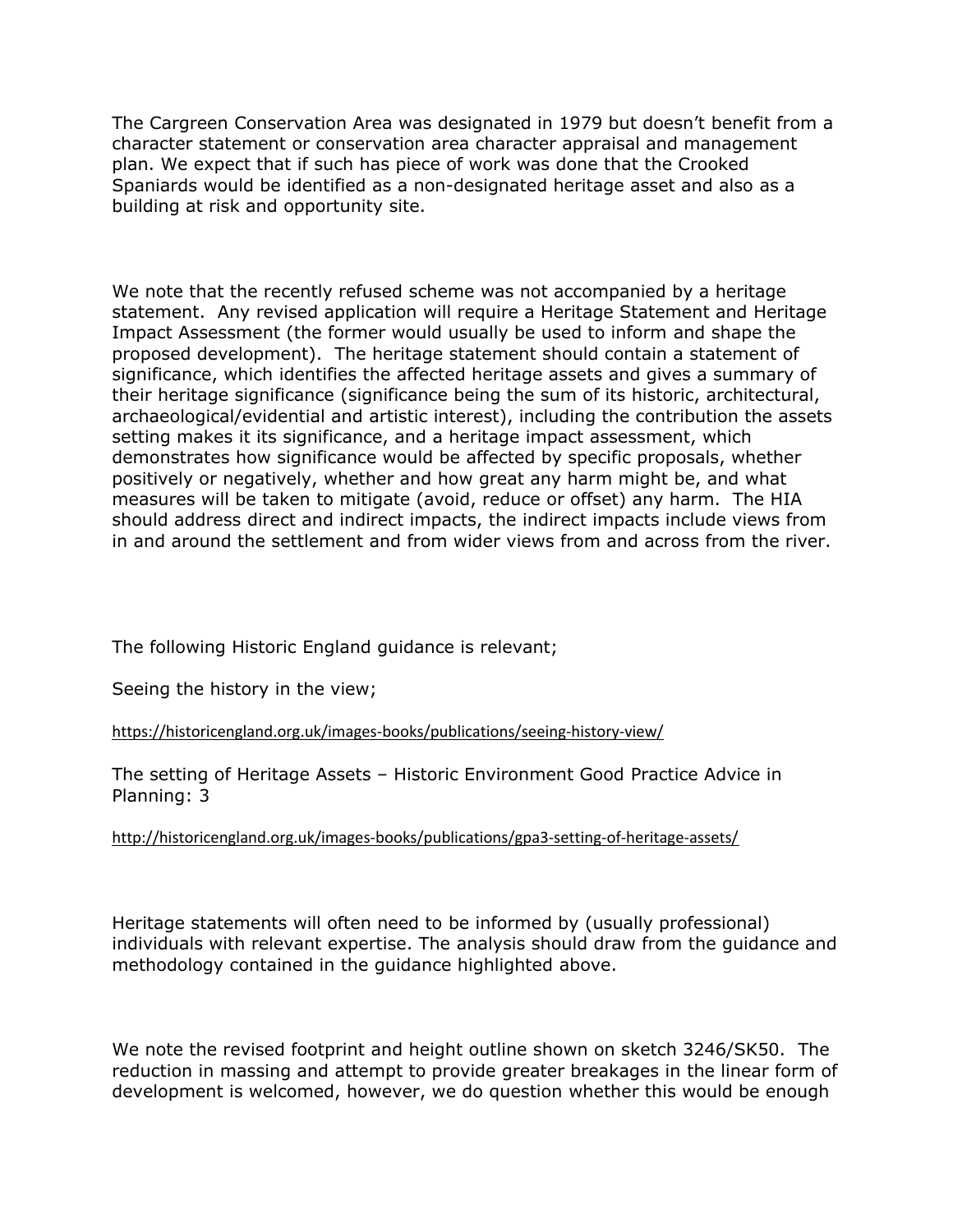to overcome previous concerns raised by Historic England and the points made by the inspector on the earlier refused scheme that;

 The development would screen views of the historic core and the verdant backdrop by its massing and form;

 The overall height of the development would be excessive in this small village context;

 The glazed surfaces would be alien to the character and appearance of the village;

It would dominate the village.

Historic England considered the proposals were out of scale with the existing settlement and would become the dominant feature, blocking views of the CA from the river. There were also concerns over the extension to the pub itself dominating the host building, the solid plinth and lack of meaningful gaps in the proposed blocks. From the drawing provided, whilst there are notable improvements, we are not convinced the changes go far enough to mitigate earlier concerns. Additionally the levels of glazing and fronting gables tend to reinforce the unwelcome urban feel criticised previously.

Essentially the issues of scale, massing and the urban feel of the development remain. The applicant has stated that 8-9 residential units in addition to the pub are required to facilitate the pub re-opening. An enabling development case seems to be being put forward and we can see that there are significant heritage benefits in re-opening the pub (vitality of conservation area), the restoration of a nondesignated heritage asset (the pub) and in restoration of the historic quay. However, if the applicant is making a case for enabling development we refer them to the guidance set out in Historic England's 'Enabling Development and the Conservation of Significant Places'

[http://www.english-heritage.org.uk/publications/enabling-development-and-the-conservation](http://www.english-heritage.org.uk/publications/enabling-development-and-the-conservation-of-significant-places/)-of[significant-places](http://www.english-heritage.org.uk/publications/enabling-development-and-the-conservation-of-significant-places/)/

The guidance advises us that enabling development should be subject to certain criteria and the development should;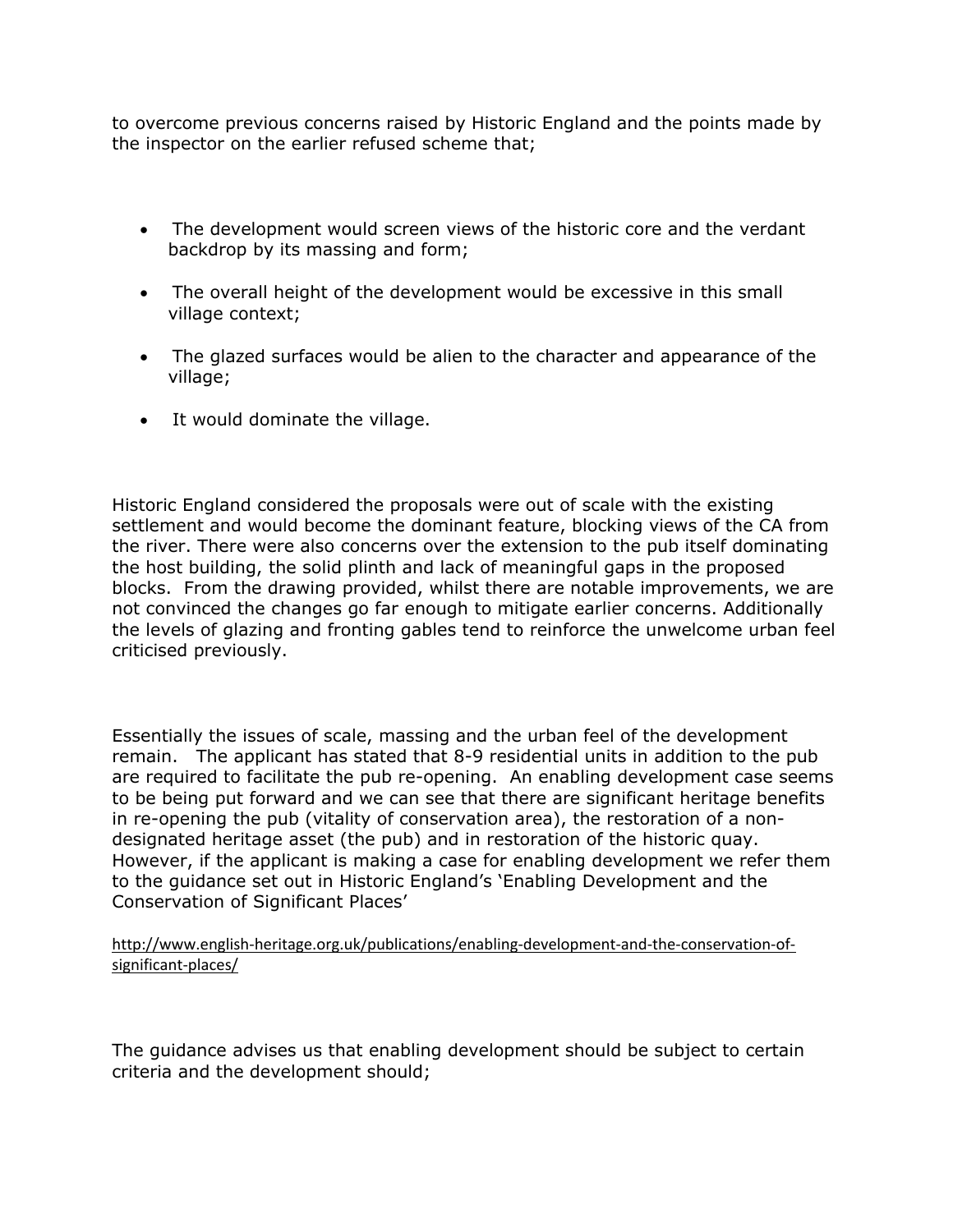- not materially harm the heritage values of the place or its setting
- avoid detrimental fragmentation of management of the place
- secure the long-term future of the place and, where applicable, its continued use for a sympathetic purpose
- resolve problems arising from the inherent needs of the place, rather than the circumstances of the present owner, or the purchase price paid
- demonstrate that the amount of enabling development is the minimum necessary to secure the future of the place, and that its form minimises harm to other public interests
- demonstrate the public benefit of securing the future of the significant place through such enabling development decisively outweighs the disbenefits of breaching other public policies.

In this respect we cannot see how the development currently fits with the above policy as presently it would result in harm to the character and appearance of the conservation area, and harm to the fabric, planform and setting of the pub, as a non-designated heritage asset. Ultimately, the applicant would needs to provide clear and convincing justification that the amount of enabling development is the minimum necessary to secure the future of the place. This viability information has not be provided and it has not been demonstrated that any development is necessary beyond the limits of the existing unsightly late 20th century pub extensions.

We consider that the starting point would be to clarify the above in terms of the minimum amount of development necessary to bring forward a sympathetic scheme to re-open the pub and restore the building to a conservation standard. We also recommend that applicant produces a comprehensive Heritage Statement to help shape and inform future development in order that it assimilates with the scale, rural feels and vernacular character of the settlement and preserves key views.

We hope this advice is useful, we also recommend that the applicant also approaches Historic England for pre-app advice.

Victoria Robinson BSc(Hons), PGDip

Senior Development Officer (Historic Environment)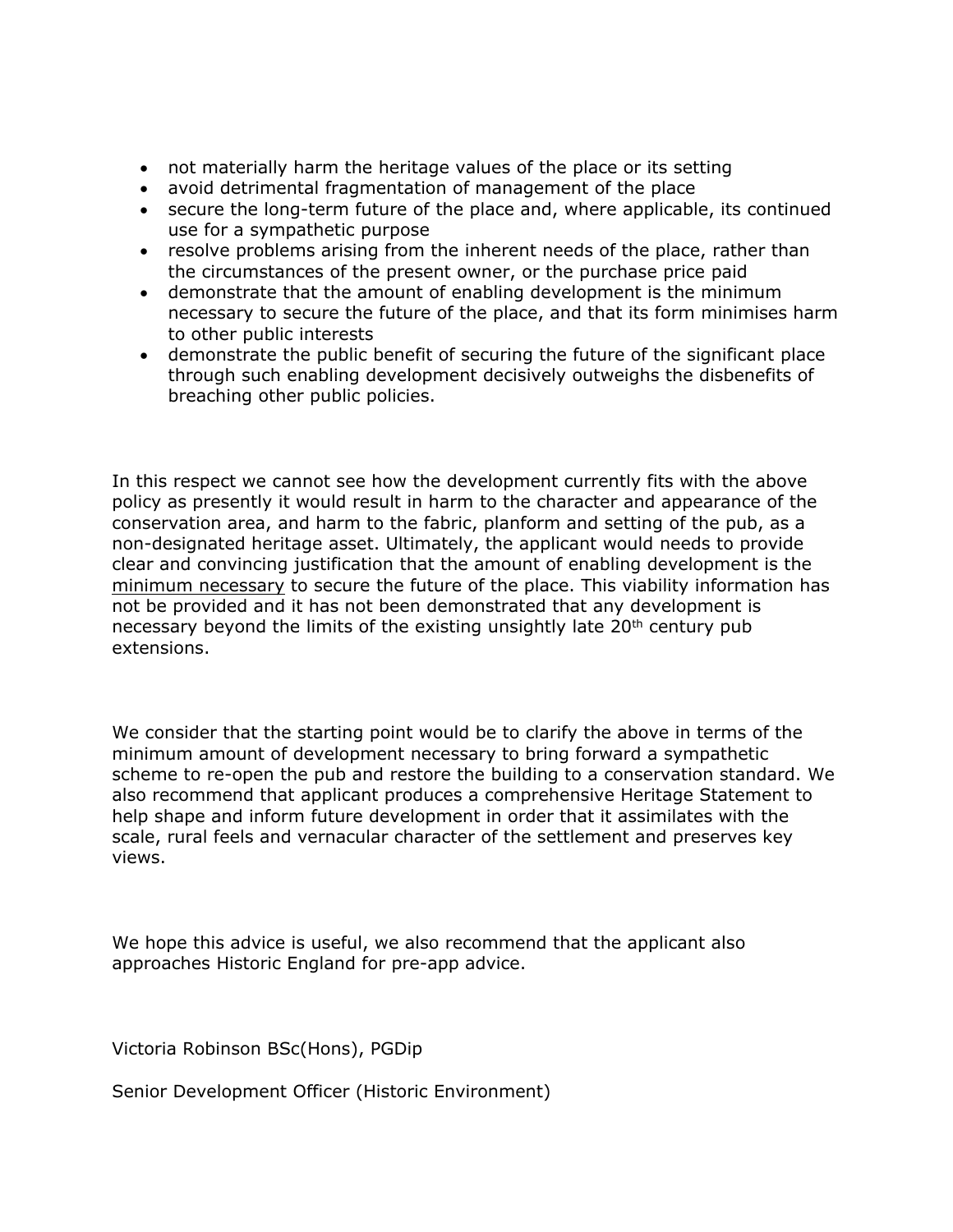### **Final comments**

To conclude, I would advise that to be capable of being supported any development proposal for the site – rather than the slight shaving here – should exhibit a step change reduction in the quantum of built form intended for the site, in a manner that would then demonstrably protect the character and appearance of the Cargreen Conservation Area and the natural beauty of the Tamar Valley AONB in which it lies.

#### **Weight of this advice**

I hope that this response goes some way to clarifying the degree of risk associated with the proposal.

*These views are officers own. Any advice given by Council officers for preapplication enquiries does not indicate a formal decision by the Council as local planning authority. Any views or opinions expressed are given in good faith, and to the best of ability, without prejudice to the formal consideration of any planning application following statutory public consultation, the issues raised and evaluation of all available information.*

*You should therefore be aware that officers cannot give guarantees about the final formal decision that will be made on your planning or related applications. However, the advice issued will be considered by the Council as a material consideration in the determination of future planning related applications, subject to the proviso that circumstances and information may change or come to light that could alter the position. It should be noted that the weight given to pre-application advice notes will decline over time.*

Yours sincerely,